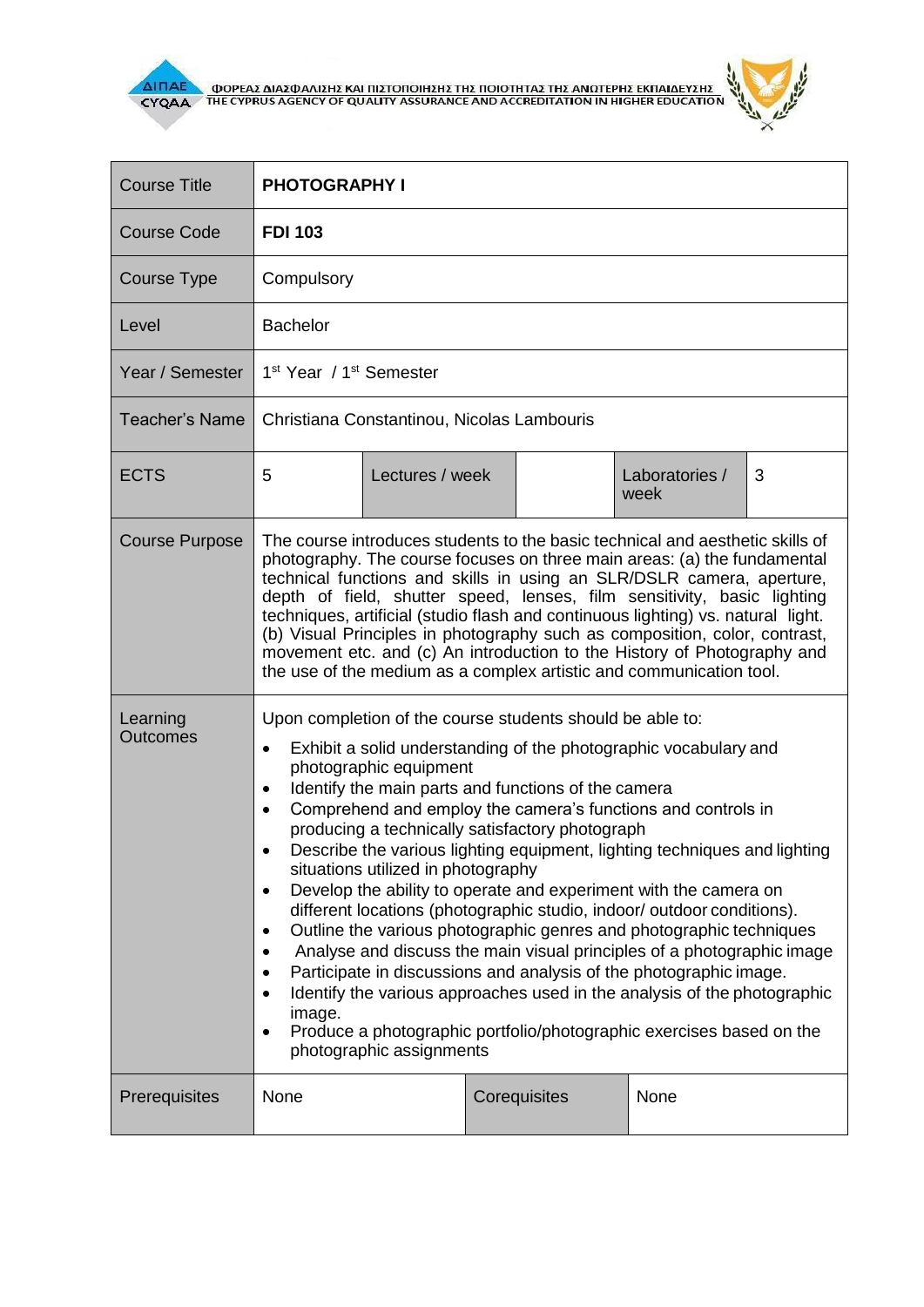

| ΔΙΠΑΕ<br>ΦΟΡΕΑΣ ΔΙΑΣΦΑΛΙΣΗΣ ΚΑΙ ΠΙΣΤΟΠΟΙΗΣΗΣ ΤΗΣ ΠΟΙΟΤΗΤΑΣ ΤΗΣ ΑΝΩΤΕΡΗΣ ΕΚΠΑΙΔΕΥΣΗΣ<br>ΤΗΕ CYPRUS AGENCY OF QUALITY ASSURANCE AND ACCREDITATION IN HIGHER EDUCATION<br><b>CYQAA</b> |                                                                                                                                                                                                                                                                                                                                                                                                                                                                                                                                                                                                                                                                                                                                                                                                                                                                                           |  |  |  |
|-------------------------------------------------------------------------------------------------------------------------------------------------------------------------------------|-------------------------------------------------------------------------------------------------------------------------------------------------------------------------------------------------------------------------------------------------------------------------------------------------------------------------------------------------------------------------------------------------------------------------------------------------------------------------------------------------------------------------------------------------------------------------------------------------------------------------------------------------------------------------------------------------------------------------------------------------------------------------------------------------------------------------------------------------------------------------------------------|--|--|--|
| <b>Course Content</b>                                                                                                                                                               | 1. The SLR/DSLR Camera: Understanding the Technical Functions of<br>the Camera<br>Students are introduced to the basic technical aspects, parts and functions<br>of an SLR/DSLR camera. Through visual presentations and workshops<br>students are familiarized with the different camera types, the basic parts of<br>a camera, the function of a digital vs. film camera, the concept and science<br>behind recording light as image. Students learn the main technical aspects<br>necessary for operating a camera and producing a successful photograph<br>such as: aperture, depth of field, shutter speed, film sensitivity (ISO), lenses,<br>focal length, color temperature and metering light. In addition workshops on<br>natural light, studio lighting (flashes, continuous lighting), the use of light as<br>an artistic expression, provide additional technical expertise. |  |  |  |
|                                                                                                                                                                                     | 2. Digital Imaging and Photography<br>Students are introduced to the basic workflow of digital images: recording,<br>saving transferring of digital files, types of digital files (JPEG, TIFF, PSD).<br>Basic introduction in Photoshop, Lightroom and Adobe Bridge as the<br>industry standard software for Digital Photography. The course offers an<br>introduction in working and processing digital files to final ready-to-print<br>photographs. Students will also be familiarized in printing methods and<br>techniques, paper stock options, sizes etc.                                                                                                                                                                                                                                                                                                                          |  |  |  |
|                                                                                                                                                                                     | 3. Viewing Photographs: Photography & Visual Principles<br>Through visual presentations, discussions, and critical examination of<br>artists' work, students are introduced to the fundamental visual principles<br>and how do these apply onto a photographic frame. Issues to be discussed<br>are composition, layering, textures, movement, perspective, contrast, color<br>photography, black and white photography etc. Students will also engage in<br>a critical examination of the different photographic styles and techniques<br>applicable in various photographic genres such as:<br>advertising<br>photography, product photography, landscape photography,<br>portrait<br>photography etc. The course also introduces students to the methodologies<br>of viewing, examining and analyzing a photograph as a visual object as well<br>as a visual signifier.                |  |  |  |
|                                                                                                                                                                                     | 4. Photography: History of the Medium & Photographic Genres                                                                                                                                                                                                                                                                                                                                                                                                                                                                                                                                                                                                                                                                                                                                                                                                                               |  |  |  |
|                                                                                                                                                                                     | Students are introduced to the medium of photography, both as a technical<br>apparatus as well as a complex artistic, communication and commercial<br>tool. The course introduces students to basic historical examination of the<br>medium of photography in relation to technological advancements, artistic<br>trends, cultural and social contexts. The various is photographic genres are<br>examined via artists' bodies of work.                                                                                                                                                                                                                                                                                                                                                                                                                                                   |  |  |  |
| Teaching                                                                                                                                                                            | The theoretical and technical course content is delivered through:                                                                                                                                                                                                                                                                                                                                                                                                                                                                                                                                                                                                                                                                                                                                                                                                                        |  |  |  |
| Methodology                                                                                                                                                                         | Photographic workshops: studio-based workshops and demonstrations on<br>camera functions, equipment and techniques.                                                                                                                                                                                                                                                                                                                                                                                                                                                                                                                                                                                                                                                                                                                                                                       |  |  |  |
|                                                                                                                                                                                     | Visual Presentations: visual presentations on photographic techniques and<br>processes. Visual presentations of photographic work is also utilized to<br>discuss technical issues, artistic visions and imaging standards, which<br>encourages critical discourse and discussion.                                                                                                                                                                                                                                                                                                                                                                                                                                                                                                                                                                                                         |  |  |  |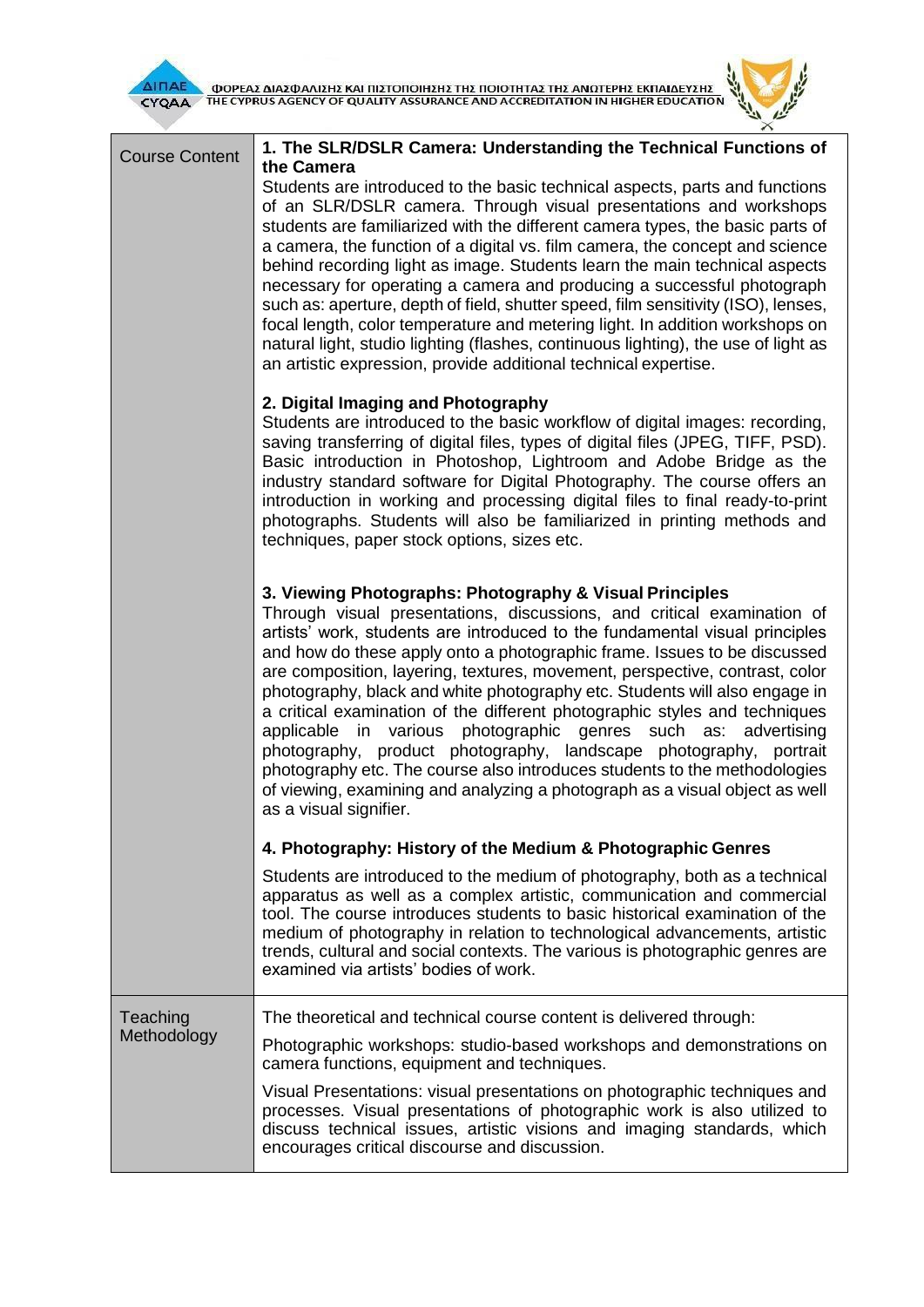$\mathbf{r}$ 



|              | Theory Lectures: Specialized theory lectures and presentations on the<br>History of Photography, the medium of photography and artists' work.                                                                                                                                                                                                                                                                                                                                                                                                                                                                                                                                                                                                                                                                                                                                                                                                                                                                                                                                                                                                                                                                     |  |  |  |
|--------------|-------------------------------------------------------------------------------------------------------------------------------------------------------------------------------------------------------------------------------------------------------------------------------------------------------------------------------------------------------------------------------------------------------------------------------------------------------------------------------------------------------------------------------------------------------------------------------------------------------------------------------------------------------------------------------------------------------------------------------------------------------------------------------------------------------------------------------------------------------------------------------------------------------------------------------------------------------------------------------------------------------------------------------------------------------------------------------------------------------------------------------------------------------------------------------------------------------------------|--|--|--|
|              | Project Briefings and Project Critiques: extended project/assignment<br>briefings, using visual examples of work, descriptions and discussions on<br>the subject matter assist students in comprehending the context, content<br>and technical requirements of the assignment. The student assignments<br>work presentation is done in a formal group/class critique, in which group<br>discussion and evaluation is encouraged as another form of learning.                                                                                                                                                                                                                                                                                                                                                                                                                                                                                                                                                                                                                                                                                                                                                      |  |  |  |
|              | Tutorials: Individual and/or group tutoring and guidance, supplementary of<br>the scheduled classes and studio-hours.                                                                                                                                                                                                                                                                                                                                                                                                                                                                                                                                                                                                                                                                                                                                                                                                                                                                                                                                                                                                                                                                                             |  |  |  |
|              | E-learning Presentations: Students have access to electronically based<br>learning and teaching where lectures are made available to them online as<br>well as additional references to documentaries, videos and links of interest<br>related to photography.                                                                                                                                                                                                                                                                                                                                                                                                                                                                                                                                                                                                                                                                                                                                                                                                                                                                                                                                                    |  |  |  |
| Bibliography | Reference Bibliography:                                                                                                                                                                                                                                                                                                                                                                                                                                                                                                                                                                                                                                                                                                                                                                                                                                                                                                                                                                                                                                                                                                                                                                                           |  |  |  |
| (References) | 1. Ang, T. Fundamentals of Photography: The Essential Handbook for<br>Both Digital and Film Cameras. Knopf, 2008. ISBN: 9780375711572<br>2. Berger, G. D. Understanding a Photograph (Penguin Modern Classics).<br>Penguin Books, 2013. ISBN: 9780141392028<br>3. Bright, S. Art Photography Now (Second Edition). Thames & Hudson,<br>2011. ISBN: 9780500289426<br>4. Fox, A., Sawdon, R. (Eds.). Langford's Basic Photography: The Guide<br>for Serious Photographers (10 <sup>th</sup> Edition). Routledge, 2015. ISBN:<br>9780415718912<br>5. Freeman, M. 50 Paths to Creative Photography: Style & Technique. Ilex<br>Press, 2016. ISBN: 9781781573471<br>6. Freeman, M. Capturing Light: The Heart of Photography 1st Edition.<br>Routledge, 2014. ISBN: 9780415843331<br>7. Hunter, F., Biver, S., Fuqua, P. Light Science & Magic: An Introduction<br>to Photographic Lighting 5 <sup>th</sup> Edition. Routledge, 2015. ISBN:<br>9780415719407<br>8. Laing, G. In Camera: Perfect Pictures Straight out of the Camera. Ilex<br>Press, 2017. ISBN: 9781781573617<br>Taylor, D. Digital Photography Complete Course: Learn Everything You<br>9.<br>Need to Know in 20 Weeks. DK, 2015. ISBN: 9781465436078 |  |  |  |
| Assessment   | Overall the course is evaluated as follows:                                                                                                                                                                                                                                                                                                                                                                                                                                                                                                                                                                                                                                                                                                                                                                                                                                                                                                                                                                                                                                                                                                                                                                       |  |  |  |
|              | <b>Final Assessment 34%</b><br>$\bullet$                                                                                                                                                                                                                                                                                                                                                                                                                                                                                                                                                                                                                                                                                                                                                                                                                                                                                                                                                                                                                                                                                                                                                                          |  |  |  |
|              | Design Intelligence 40%,                                                                                                                                                                                                                                                                                                                                                                                                                                                                                                                                                                                                                                                                                                                                                                                                                                                                                                                                                                                                                                                                                                                                                                                          |  |  |  |
|              | Research and Methodology 20%,                                                                                                                                                                                                                                                                                                                                                                                                                                                                                                                                                                                                                                                                                                                                                                                                                                                                                                                                                                                                                                                                                                                                                                                     |  |  |  |
|              | Experimentation and Analysis 20%,<br>$\overline{\phantom{a}}$                                                                                                                                                                                                                                                                                                                                                                                                                                                                                                                                                                                                                                                                                                                                                                                                                                                                                                                                                                                                                                                                                                                                                     |  |  |  |
|              | Time management and Presentation 20%                                                                                                                                                                                                                                                                                                                                                                                                                                                                                                                                                                                                                                                                                                                                                                                                                                                                                                                                                                                                                                                                                                                                                                              |  |  |  |
|              | Course work 66%<br>Interim Critique 33%<br>Final Critique 33%                                                                                                                                                                                                                                                                                                                                                                                                                                                                                                                                                                                                                                                                                                                                                                                                                                                                                                                                                                                                                                                                                                                                                     |  |  |  |